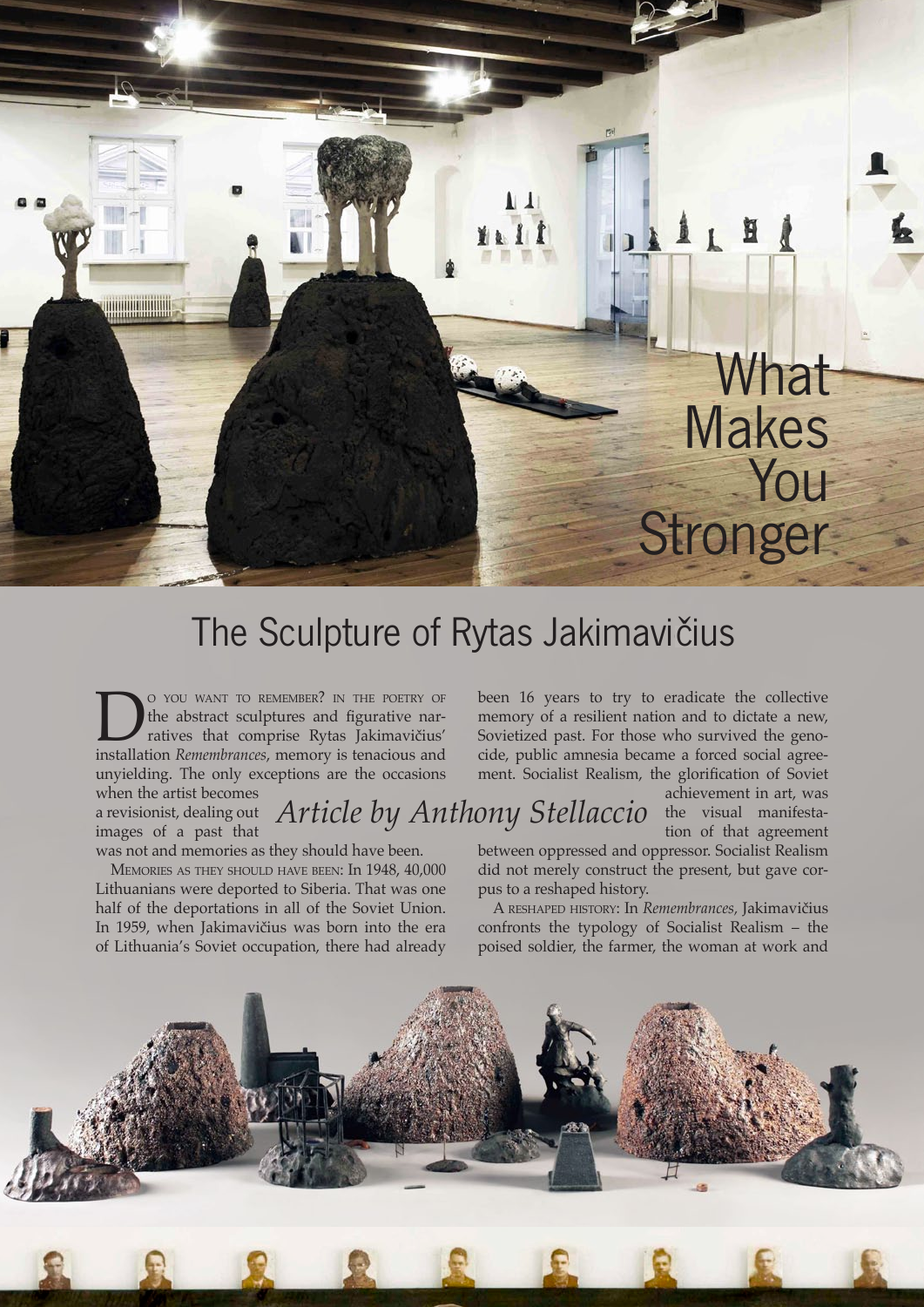

other propagandised idealisations. But Jakimavičius' figures are nuanced. They are muted in colour, texture and in being brought to description without excessive detail. The figures are slightly askew and contorted, imperfect and hideous in ways that contrast the tenderness of their modelling and reveal the tremulous agony of real people who have been trapped inside caricatures of utopia. Subversive and haunting, a barely perceptible reality peeks through these adeptly rendered figures and catches the unprepared viewer off-guard.

A barely perceptible reality: Also caught off-guard are the figures themselves, most of whom stand frozen in a moment of surprise, cocking their heads

*Facing page, top: Remembrances, Installation Shot. Mixed media with audio recording. Facing page, below: Alzheimer Hills. 2010. Handbuilt stoneware reduction fired, oxides, glazes and laser decals. 40 cm/h. Above: Earth with Portraits (Detail). 2006. Handbuilt earthenware woodfired in reduction. Below: Remembrances, Installation View. Mixed media with audio recording.*

Ceramics: Art and Perception No. 88 2012 01:

back, upsetting their labours and thrusting their views towards the sky. These people await a moment of rescue, the moment when the rhetoric of democracy and the promise of 'the West' would become thunderous action. These people await a moment that never came. The figures' paradox is thus a

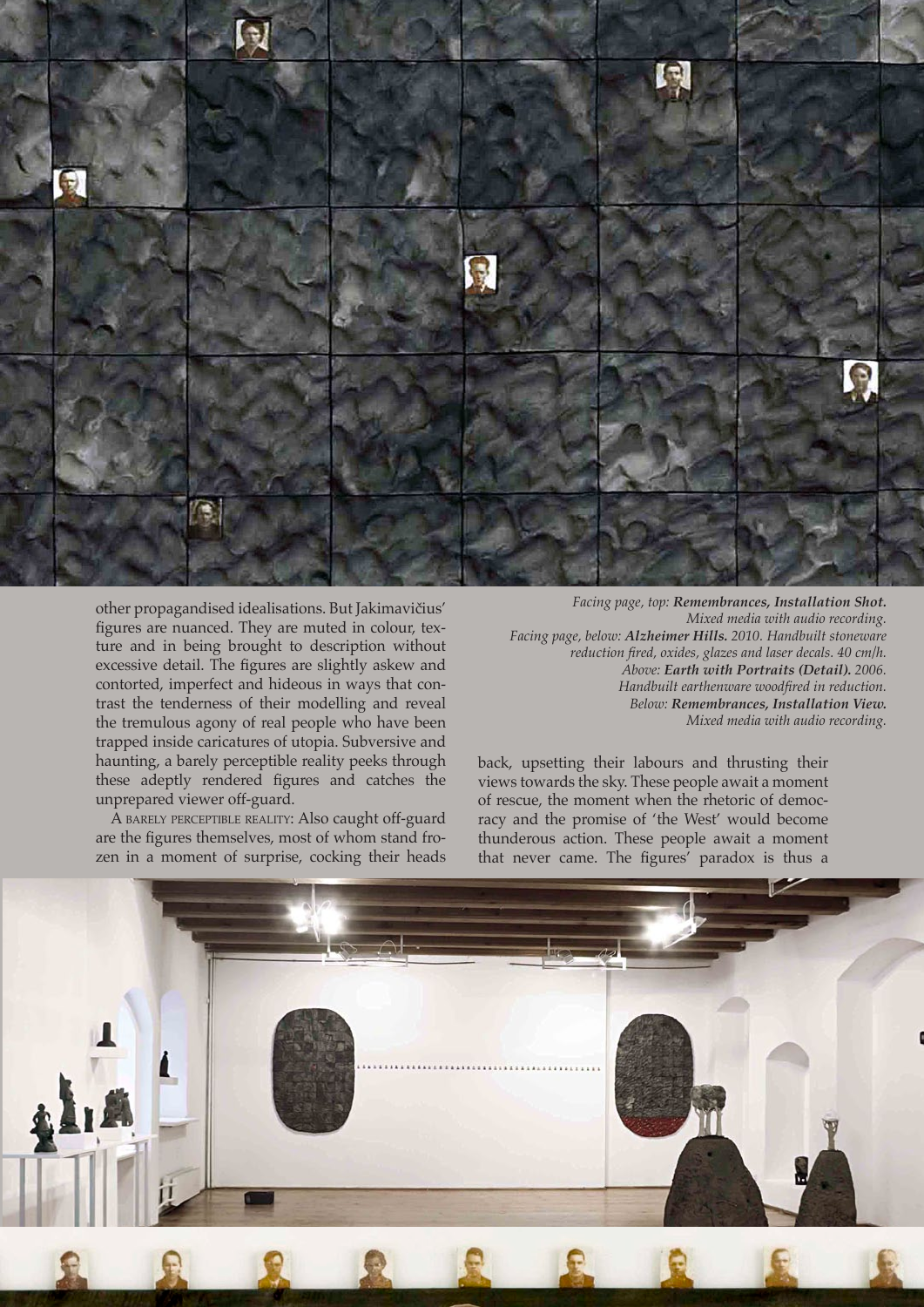

*Above: Soldier from the exhibition Remembrances. 2009. Handbuilt stoneware, gas fired in reduction, oxides. 25 x 17 cm. Below: Detail of the project Remembrances. 2008. Handbuilt earthenware, woodfired in reduction. 24 x 15 cm.*

painful one, for in reliving the past as it should have been, the reality that was and the lingering agony of lost hope become more excruciating.

And the lingering agony of lost hope? In Lithuania, primarily in the time between its occupation in 1944 and the death of Josef Stalin in 1953, a little known war was waged against Soviet rule by Lithuanian partisans. It was the world's longest guerilla war, a war fought by all of those Lithuanian men and women who absconded to the forest and came to be known as "Forest Brothers". In that fight, death

in the battlefield as well as capture, horrific torture – the removal of testicles, fingernails and eyes from the living and, finally, execution took nearly 30,000 Lithuanian lives. In that fight, the forest, long held as the spiritual epicentre of Lithuanian culture, was stained with the blood and memory of Lithuania's martyrs.

In Jakimavičius' *Remembrances*, trees and hillsides described in clay become entire forests and emblems of the earth. Dappled ceramic tiles are also earth. These are the places where Lithuania's collective memory resides.

The places where collective memory resides: In a linear fashion reminiscent of the horizon, the artist has arranged a series of portraits, photo-decals fired on to clay, above the trees and hillsides. In another instance, similar portraits appear as inserts in two compositions of tiles where they are repeated rhythmically like plots in a graveyard. The portraits on clay immortalise the dead, the named and nameless victims of a methodical and heartless extermination, they also bear resemblance to the mortuary practice of placing ceramic cemetery pictures, plaques and medallions, upon tombstones. The transfer of images on to clay, present in numerous works by the artist, also takes the ephemeral and gives it permanence. In a hyper-informed age of delete and forget, these images, much like the entire exhibition, recall the past and give it substance, dimension and duration.

Recall the past and give it substance: Knowing from his biography that members of his own family had been deported to Siberia, one might propose that Jakimavičius' work is deeply personal and therapeutic. It is, to be sure, as more intimate details of his life also suggest. But Jakimavičius obscures the more personal dimension of his work by traversing and perhaps even equating personal and social histories and he lays no claim to the strength and suffering in his work.

Knowing his generation, those who were born into the Soviet era, confined to it and shaped by it, one